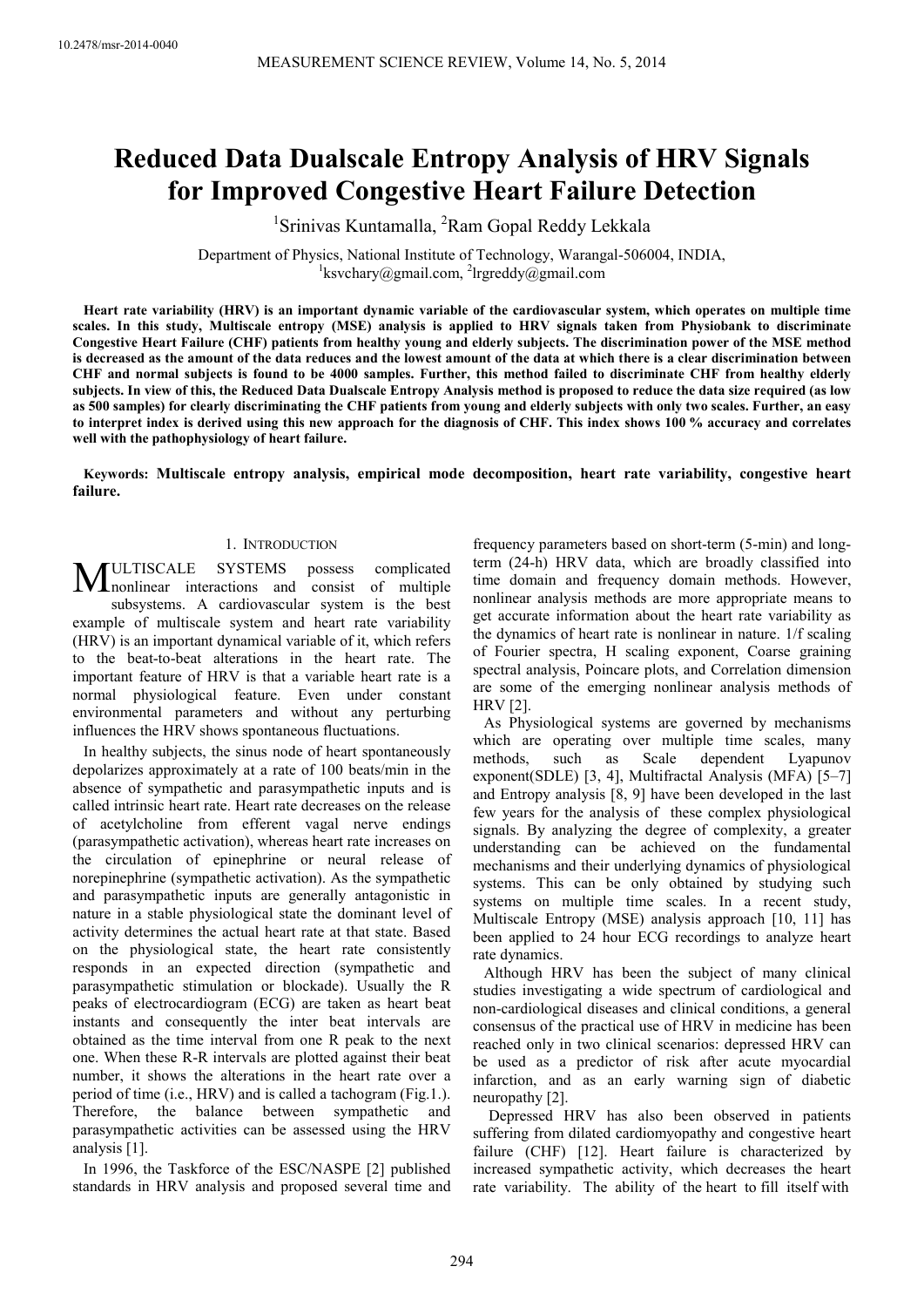

Fig.1. Tachogram of a) CHF patient b) young healthy subject c) old healthy subject.

blood or empty the blood will be decreased in heart failure. Accumulation of fluid in various parts of the body is usually found in heart failure patients, and hence, it is called as congestive heart failure.

The HRV linear and nonlinear measures are used as prognostic values of CHF for predicting the risk of mortality in most of the research studies [12–19]. Only a few researchers focused on diagnosis of CHF using HRV parameters. Isler and Kuntalp [20] reported 100 % sensitivity and 94.74 % specificity by using short-term time and frequency domain measures of HRV, including nonlinear measure wavelet entropy to discriminate CHF patients from Normal subjects. Further, they used Genetic algorithm (GA) in their study to get a better performance. The same authors in another study [21] reported 100 % specificity and only 82.76 % sensitivity. This increase in specificity is achieved by employing heart rate normalization in addition to K-nearest neighbor classifier and genetic algorithm for feature selection. Pecchia et al. [22] developed a classifier using Classification and Regression Tree (CART) to study the discrimination power of identified HRV standard measures and achieved a specificity of 79.31 % and sensitivity of 100 %. They also reported an increased specificity of 89.7 % by taking two non-standard long-term HRV measures into consideration. Sung-Nien Yu and Ming-Yuan Lee [23, 24] proposed two different classification algorithms to recognize CHF patients using HRV based on feature selection. One algorithm uses the conditional mutual information feature selector with uniform distribution (UCMIFS) and the other uses a GA feature selector. With UCMIFS an accuracy of 97.59 % was obtained in recognizing CHF patients by using 15 features derived from personal, time-domain, frequency-domain, Poincare and bispectral categories. GA feature selector uses features from bispectral analysis and recognized CHF patients with an accuracy of 98.79 %. Jing Hu et al. [25] proposed SDLE as a multiscale complexity measure to distinguish between CHF and healthy subjects. They achieved 100 % accuracy with false positive rate percentage of  $\leq$  5 %. In all these studies, there is no report on the discrimination between CHF patients and healthy elderly subjects having more than 70 years of age and all these methods require huge data and lack the simplicity of screening CHF patients by using short-term data of as little as 500 samples.

The present study aims for the development of an easy to interpret measure for the diagnosis of CHF, in particular, for screening large populations, without any complex classifiers or genetic algorithms and many other variables. This study also aims for diagnosis using short-term data comprising of only 300 to 500 RR intervals. In this paper, we proposed the Reduced Data Dualscale Entropy (RDDE) analysis method which can be successfully used to short-term HRV recordings to discriminate CHF patients from normal subjects.

## 2. METHODS & DATA

# *A. Data.*

This study is based on the data obtained from Physionet data bank [26], the MIT/BIH Normal database [26] and BIDMC congestive heart failure database [27]. The MIT/BIH normal database includes 18 long term ECG recordings of 5 men and 13 women having the age between 20 and 50 years, referred to the Arrhythmia Laboratory at Boston's Beth Israel Hospital. Further, these subjects were found to have no significant arrhythmias. The recordings were digitized at 128 samples per second. The BIDMC congestive heart failure database includes long-term ECG recordings of 15 subjects (11 men, aged 22-71 years and 4 women, aged 54-63 years) with severe congestive heart failure (NYHA class 3-4). This group of subjects was part of a larger study group receiving conventional medical therapy prior to receiving the oral inotropic agent, mirinone. The individual recordings were sampled at 250 samples per second and were 20 hours in duration. Heart beat annotation files for these long-term ECG recordings obtained using automated analysis software with manual inspection and correction were also available in these databases.

Another database used in this study is publicly available FANTASIA [28] database from the Physionet website. This database contains rigorously-screened twenty young healthy subjects between 21-34 years of age and twenty healthy elderly subjects (aged 68-85 years) ECG, and respiration signals of 120 minutes duration. Each group of subjects includes equal numbers of men and women. All the subjects are made to watch the movie Fantasia (Disney, 1940) in a resting position to maintain wakefulness. The signals were digitized at a rate of 250 Hz. Heart beat instances annotated using an automated arrhythmia detection algorithm and verified by visual inspection are provided in this database for all the signals. In this study, nineteen records from young group and nineteen records from elderly group are considered, because the two records f2o08 and f2y09 are of poor quality having lot of ectopic beats.

*B. Multiscale Entropy analysis.* 

In this section, we briefly describe the multiscale entropy analysis. To determine the complexity of finite length time series, Costa et al. [10, 11] introduced a new method called Multiscale Entropy (MSE) analysis, which is based on calculating the entropy on multiple time scales. The entropy which is used to quantify the regularity of the time series in MSE analysis is Sample Entropy (*SampEn*). In this paper, a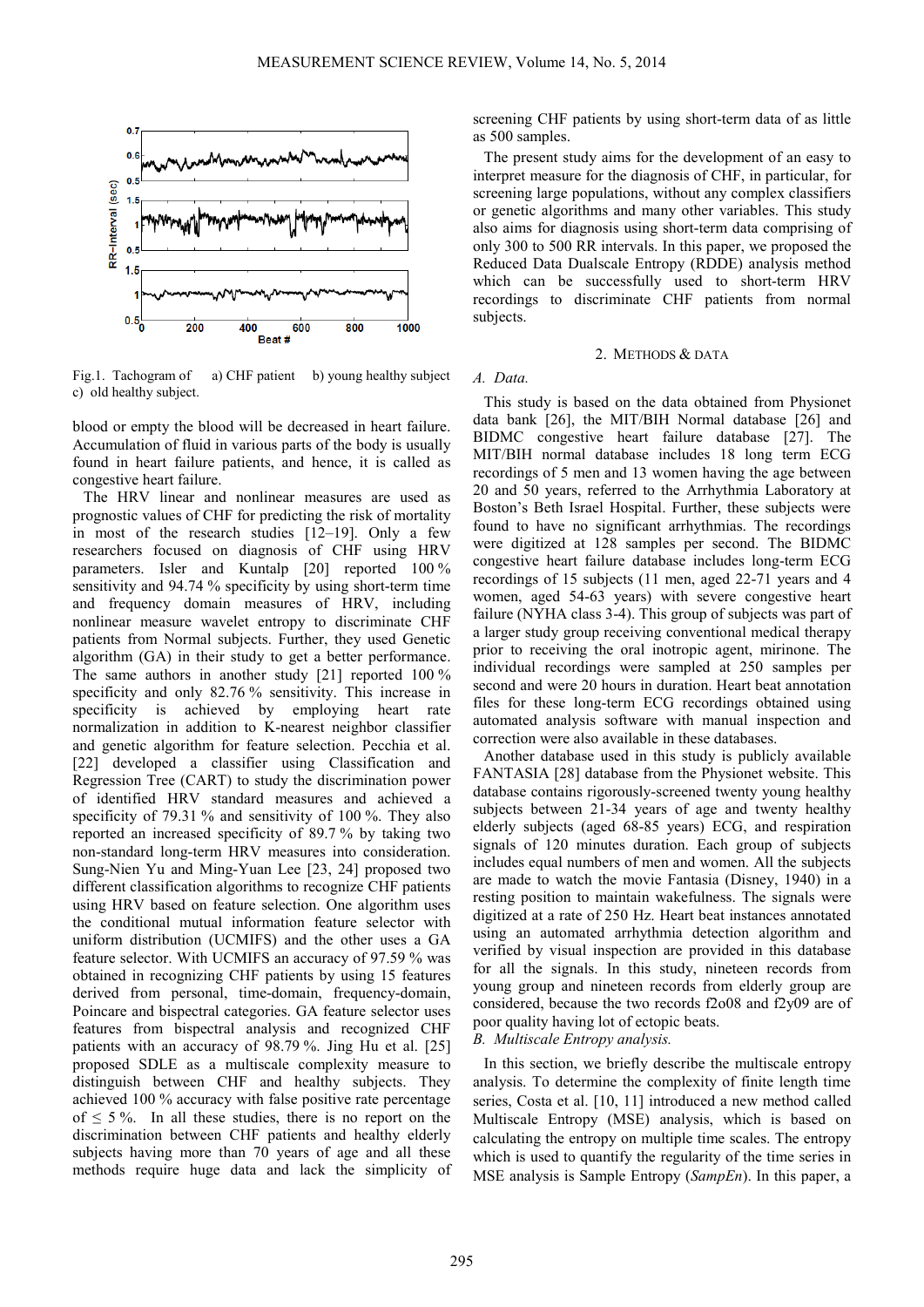modified MSE method is used for the diagnosis of congestive heart failure. Entropy characterizes the rate of creation of information in dynamical systems and is one of the mostly used complexity measures for biomedical signal analysis. The potential application of complexity related metrics is to discriminate signals generated either by the system under different conditions or by different systems. Traditional entropy based measures quantify the degree of regularity by evaluating the appearance of repetitive patterns in the time series on a single scale only. Complexity incorporates correlations over multiple spatial and temporal scales, and exhibits relatively higher regularity compared to random phenomena. Complexity is associated with meaningful structural richness [10, 11]. Further, it is observed that single scale entropy estimates tend to show lower entropy value in physiological time series than in surrogate series. This is misleading as original series is more complex than the surrogate; the original data contains correlations at multiple time scales, whereas the surrogate data destroys the correlations [10, 11]. According to Costa et al., traditional entropy based measures assign higher entropy values to certain pathologic cardiac rhythms that generate erratic outputs than to healthy cardiac rhythms that are exquisitely regulated by multiple interacting control mechanisms [10, 11].

Consider a single-dimensional discrete time series consisting of N samples,

$$
\{x_1, \ldots, x_b, \ldots, x_N\},\
$$

The consecutive coarse-grained time series,  $\{y^{(\tau)}\}$ , determined by the scale factor,  $\tau$ , is to be constructed according to the equation:

$$
y_j^{\tau} = \frac{1}{\tau} \sum_{i = (j-1)\tau + 1}^{j\tau} x_i
$$

where  $\tau$  represents the scale factor and  $1 \le j \le N/\tau$ 

The length of each coarse-grained time series is N */τ*. For scale one, the coarse-grained time series is simply the original time series. Next, *SampEn* for each scale using the following method is calculated.

$$
\{X_i\} = \{x_1, \dots, x_i, \dots, x_N\}, \text{ be a time series of length } N
$$
  

$$
u_m(i) = \{x_i, x_{i+1}, \dots, x_{i+m-1}\}, \quad 1 \le i \le N-m-1 \text{ be}
$$

vectors of length *m*

Let  $n_m(r)$  represent the number of vectors  $u_m(j)$  within distance *r* of  $u_m(i)$  where *i, j* ranges from 1 to *(N-m)* and  $j \neq i$ to exclude the self matches.

The probability that any  $u_m(i)$  is within the distance r of  $u_m(i)$  is given by

$$
C_i^m(r) = \frac{n_m(r)}{(N-m-1)}
$$

We then define

$$
U^{m}(r) = \frac{1}{(N-m)} \sum_{i=1}^{N-m} \ln C_{i}^{m}(r)
$$

For finite length *N* the Sample Entropy is estimated by the statistics

$$
SampEn(m,r,N) = -\ln \frac{U^{m+1}(r)}{U^m(r)}
$$

Sample Entropy is less dependent on time series length and is relatively consistent over broad range of possible *r, m*  and *N* values [11].

We have calculated *SampEn* for all the studied data sets with the parameters  $m=2$  and  $r=0.15x$  SD (SD is the standard deviation of the original time series). Fig.2. shows the average sample entropy values of the Normal and CHF datasets for a template length of  $m=1$  to  $m=5$  on the segments of data comprising of 20,000 samples. The values are almost constant from m=2 to m=5.



Fig.2. Average *SampEn* value of HRV signals on BIDMC CHF dataset (n=15) and MIT/BIH normal dataset (n=18) for different template lengths.

We consider the application of MSE analysis to the RR interval records of Normal and BIDMC congestive heart failure databases of MIT/BIH database of the Physionet data bank. From each long-term data record we randomly extracted data segments of varying lengths (N=1200, 2000, 3000, 4000, 6000, 8000, 10000 and 20,000 RR intervals) and the MSE analysis was carried out on each realization with the scale factor  $\tau = 20$ . We report in Fig.3. averaged *SampEn* with standard deviation of all the records of Normal as well as CHF databases versus scale factor for eight values of N. These results are encouraging and coincide with the previous studies that MSE analysis can be applied to shortterm data and there is a clear discrimination between the two groups in some of the intermediate scales [29-30]. Further, we have applied the MSE analysis on the HRV data of elderly healthy subjects of age greater than 70 years (data taken from FANATASIA database of the Physionet data bank) with N=4000 and compared with the MSE values of CHF patients. The results, depicted in Fig.4., show no discrimination between the aged people and CHF patients.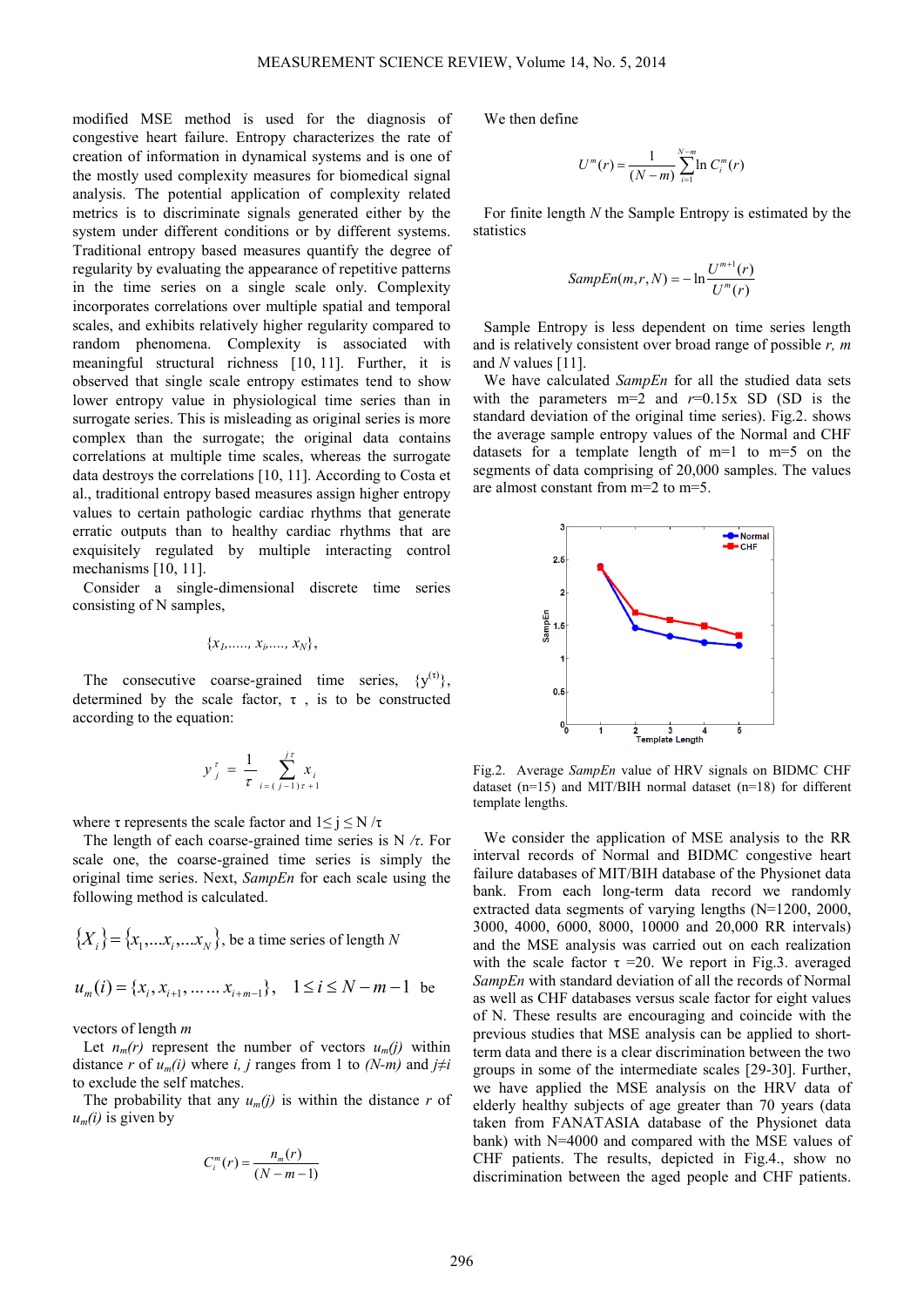However, RDDE analysis resulted in excellent discrimination between healthy subjects and the CHF patients and it is described in the section 2(D).

### *C. Empirical mode decomposition.*

Empirical Mode Decomposition (EMD) is a signal processing technique used in combination with Hilbert Transform to analyze non-stationary, nonlinear multicomponent signals [31]. EMD decomposes a complex time series into a number of components called intrinsic mode functions (IMFs) based on a posteriori basis that is data dependent. By definition, an Intrinsic Mode Function (IMF) should satisfy the following two conditions.

a) The number of extrema and the number of zero crossings must be equal or may differ at most by one.

b) The local mean, defined by the average of the upper and lower envelopes, is zero everywhere.



Fig.3. Multiscale entropy analysis of HRV signals on BIDMC CHF dataset (n=15) and MIT/BIH normal dataset (n=18) for different time series lengths a) 20000 samples b) 10000 samples c) 8000 samples d) 6000 samples e) 4000 samples f) 3000 samples g) 2000 samples h) 1200 samples.

The process of extracting IMFs is called sifting process and for a given signal  $f(t)$ ,  $t = 1,..., T$ ; it can be implemented by the following procedure:

1. First all the maxima and minima of  $f(t)$  are to be identified,

2. Through cubic spline interpolation, all maxima are connected to generate the signal's upper envelope,  $F<sub>u</sub>(t)$  and similarly lower envelope  $F_l(t)$  is generated,

3. Determine the local average (i.e., on point-by-point basis) from the upper and lower envelopes, by using

$$
m_{I}(t) = (F_{u}(t) + F_{I}(t))/2,
$$

4. The first proto-IMF is extracted by subtracting the local mean from the signal,  $h_1(t) = f(t) - m_1(t)$ ,

5. a) If  $h_1(t)$  satisfies the two conditions of IMF definition, then the first IMF is extracted,  $c_1(t) = h_1(t)$  and *f(t)* is replaced with the residue  $r_1(t) = f(t) - c_1(t)$ ; and the steps 1 to 5 (sifting process) are repeated to extract the second IMF, *c2(t),* 

b) If  $h_1(t)$  is not an IMF,  $f(t)$  is replaced with  $h_1(t)$ , and the sifting process is repeated until the first IMF,  $c_1(t)$  is extracted.

This process is repeated until the residue is a monotonic, a constant or a single maximum or minimum. In practice, the second condition for IMF is only approximately satisfied and a function is accepted as an IMF, whenever the mean squared error between two consecutive proto-IMFs, *hk-1(t)* and  $h_k(t)$  is smaller than a pre-specified threshold, which is very small.

At the end of this process, the signal *f(t)* can be expressed as follows:

$$
f(t) = \sum_{n=1}^{N} c_n(t) + r_N(t)
$$

where *N* is the number of intrinsic mode functions,

 $r_N(t)$  denotes the final residue, which can be interpreted as the DC component of the signal,

 $c_n(t)$  are the intrinsic modes, orthogonal to each other and all have zero means.

EMD of a typical RR interval time series for  $N=500$  is shown in Fig.5.



Fig.4. Multiscale entropy analysis of HRV signals on BIDMC CHF dataset (n=15) and old healthy subjects of FANATASIA dataset, older than 70 years of age (n=5) for a data length of 4000 samples.

# *D. Reduced data dualscale entropy analysis.*

The application of the EMD method to a signal results in producing N IMFs and a residue signal. If we consider  $c_n(t)$ as the nth-order IMF then, the lower-order IMFs are high frequency components, while higher-order IMFs represent low frequency components. In this paper, the EMD is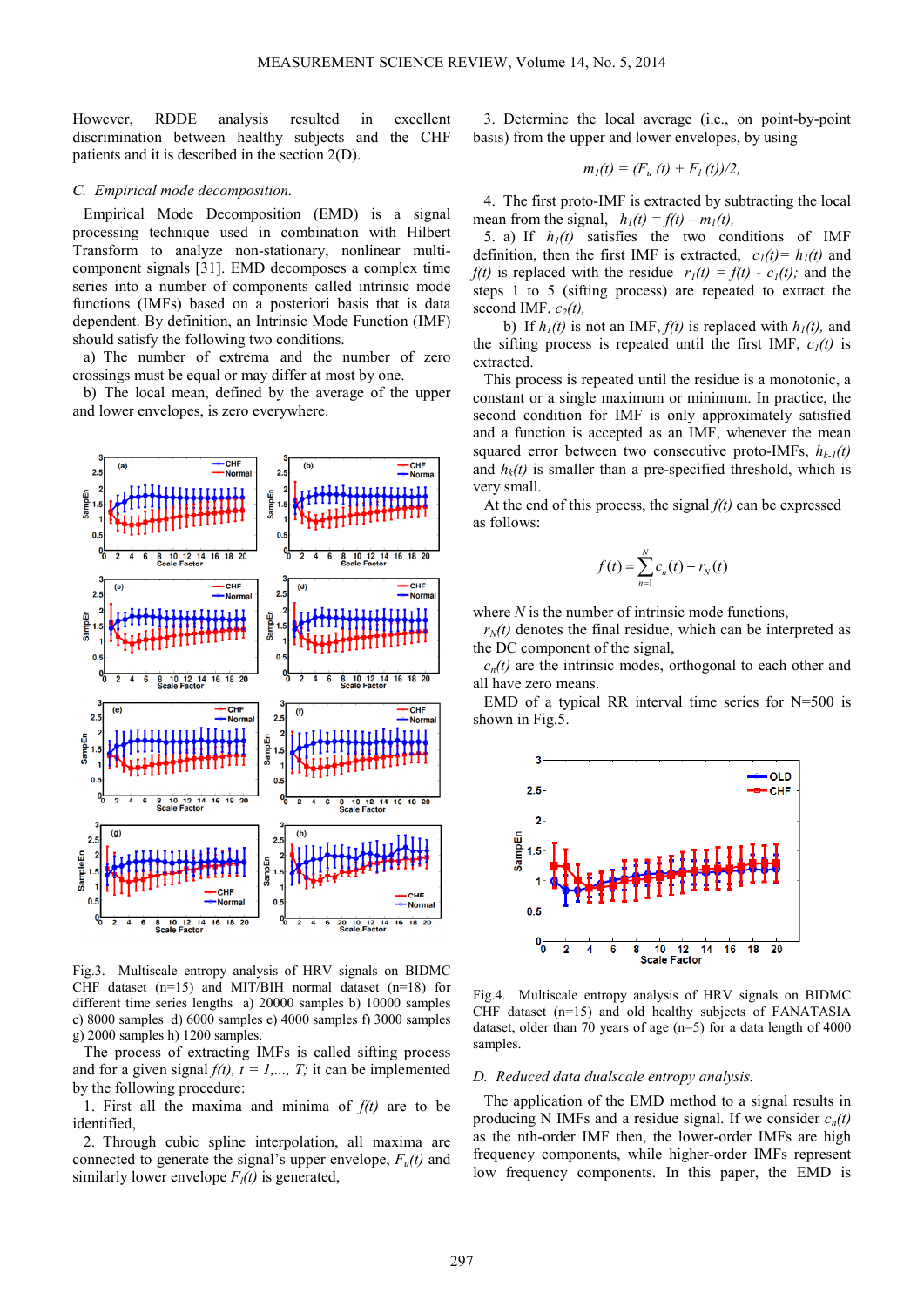considered as a time-scale analysis method, the increasing order of IMFs corresponding to the fine to coarse scaling of the signal.

We replaced the coarse graining procedure for scaling the original time series in MSE analysis with the EMD. The advantage of using EMD for scaling is that all the scaled series are of the same length as the original time series. The MSE analysis is carried on all the IMFs generated for both the normal and CHF data sets taking N=1000 and is depicted in Fig.6. The circled portion of Fig.6. is interesting and encourages the authors to modify the method further. Now, as a further modification, the *SampEn* is calculated for two scales only. The IMF1 is taken as first scaled time series, IMF2 and IMF3 are added to make second scaled time series. The selection of only first three IMFs as scaled time series and their physiological correlation needs to be clarified and is described in the Discussion section. These modifications are primarily made to the original MSE analysis to obtain a clear index to separate out CHF patients from healthy population, irrespective of their age, by taking only two scales and very short data segments of only 10 minute duration or 500 RR intervals.



Fig.5. Empirical mode decomposition of HRV signal showing all the extracted intrinsic mode functions  $(c_1 \text{ to } c_8)$  for a data length of 500 samples.

#### 3. RESULTS

In Fig.2. we showed the sample entropy values for different template lengths for a HRV time series. A large deviation can be observed in the *SampEn* value from m=1 to m=2 for both CHF group and Normal group. It is also obvious that the entropy value of CHF group is larger than the Normal people. The entropy value remained almost the same for m=2 to m=5. This is a misleading result, as depicted by Costa et al. [11], single scale based entropy measures assign higher entropy values to certain pathologic cardiac rhythms that generate erratic outputs than to healthy cardiac rhythms that are exquisitely regulated by multiple interacting control mechanisms. In Fig.3., the entropy values for HRV data of CHF patients are lower than the healthy people from  $\tau = 2$  onwards. The discrimination is very good for  $\tau = 2$  to 9 for 20,000 data points and as the data size reducing the discrimination capability decreased. A data segment of length 4000 is an optimum choice to have a clear discrimination at  $\tau = 4$  to 6. Beyond this value, if the data size is reduced the discrimination power of MSE will be lost. In Fig.4., MSE analysis of CHF group is compared with elderly healthy subjects of age 70 years and above. It is clear that the MSE method could not resolve the groups. The EMD based MSE analysis is shown in Fig.6. An interesting result is found in the circled portion of Fig.6. The entropy value of the normal group is more than the CHF group in the first scale (IMF1) and the entropy value of the CHF group is more than the normal in second scale (IMF2). This crossover of entropy values for the first two IMFs gave an excellent discrimination of CHF and Normal groups, irrespective of age. The results are shown in Fig.7. As we are going from the first IMF to the second IMF, the entropy is increased for the CHF group and contrastingly it decreased for the Normal group. From Fig.7. it is obvious that all the ages of healthy people have a negative slope indicating a decrease in entropy from IMF1 to IMF2 while the CHF patients have a positive slope indicating an increase in entropy from IMF1 to IMF2. The second coarse grained series is taken as IMF2+IMF3 instead of just IMF2 and is discussed in the next section. The slopes of all the lines in Fig.7. corresponding to Normal dataset, CHF dataset, Old healthy dataset and Young healthy dataset are given in Fig.8. There is 100 % accuracy found in distinguishing the CHF patients from normal subjects of young and aged group.



Fig.6. EMD based MSE analysis on BIDMC CHF dataset (n=15) and MIT/BIH normal dataset  $(n=18)$  for a data length of 500 samples.

#### 4. DISCUSSION

In this paper we have presented EMD based MSE analysis to discriminate CHF patients from young, middle aged and elderly healthy population. We have shown that the MSE analysis of Costa et al. [10] can be applied to short-term time series of length about 4000 data points to discriminate between the CHF and Normal group consisting of only young and middle aged. It is also observed that as the data size is reduced the discrimination power of MSE decreases and it cannot resolve the CHF and Normal subjects for a data size of 2000 and below. The separating capability is observed to be high for  $\tau$  values of 4, 5 and 6. We have found that the MSE could not discriminate the CHF from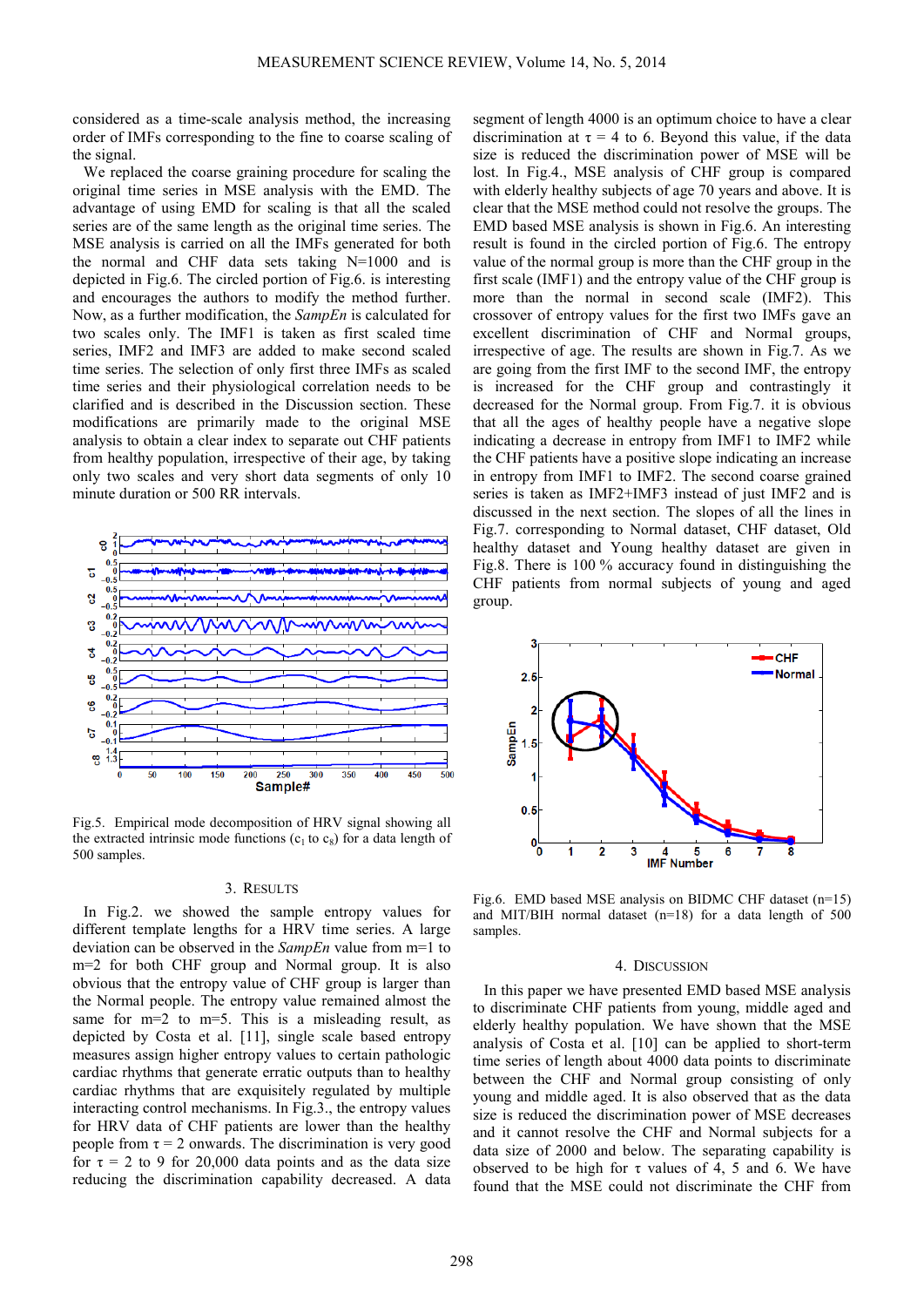elderly healthy subjects of age 70 years and above (Fig.4.). Wessel [32], Thuraisingham [33] and Huang XiaoLin [30] have also reported that the CHF patients and elder subjects cannot be discriminated using the MSE analysis.

To be able to reduce the data size to a smaller interval of 10 minutes (around 500 RR intervals) and effectively separate the old people from CHF group, we have successfully introduced EMD into the MSE analysis. Coarse graining procedure of MSE analysis is replaced with EMD to divide the original RR interval time series into different intrinsic mode functions. Each IMF is a scaled component of the original signal and MSE can be applied to all the IMFs. This reduces the number of scales to be considered and each IMF will have the same size of the original signal. For a simple MSE analysis, the  $20<sup>th</sup>$  scale component will consist of 1000 data points for a signal of 20,000 data points whereas a 1000 data point signal's last IMF (coarsely grained) or first IMF (fine grained) will have the same length of 1000 data points which leads to an accurate calculation of *SampEn*. Isler and Kuntalp also studied the short term heart rate variability to discriminate the CHF patients from normal subjects. Their study involved many features of heart rate variability which makes complex feature selection and classification algorithms necessary to discriminate the people [21]. This study is the first of its kind to discriminate elderly people from CHF patients. We have found that, as we go from the first IMF to the second IMF, entropy increased for the CHF group and it also decreased for the Normal group. From Fig.7. it is obvious that all the ages of healthy people have a negative slope indicating a decrease in entropy from IMF1 to IMF2 while the CHF patients have a positive slope indicating an increase in entropy from IMF1 to IMF2. The second coarse grained series is taken as IMF2 +IMF3 instead of just IMF2 due to a striking agreement found by E.P. Souza Neto et al. [34] between the LF and HF structure of the signal and the first three IMFs. E.P. Souza Neto et al. [34] showed that HF component of RR intervals in time frequency domain is identified as IMF1 of the EMD and LF component of RR intervals in time frequency domain is identified as IMF2+IMF3 of the EMD. Now it has become possible to separate out the LF and HF components and process them independently. From Fig.7. it implies that the entropy in LF component is more than the entropy in HF component for the CHF group and the entropy in HF component is more than the entropy in LF component for the Normal group including elderly people. It is widely accepted that heart failure patients had high sympathetic and low parasympathetic outflows and healthy subjects had low sympathetic and high parasympathetic outflows [35]. Most of the studies attribute LF component of HRV to sympathetic activity and HF to parasympathetic activity. This may be a reason for what we observed in Fig.7. The slope of the line joining the *SampEn* value of scale 1 series (IMF1) and *SampEn* value of scale 2 series (IMF2+IMF3) is found to be an excellent discriminator of CHF and healthy subjects, as shown in Fig.8. The result can be interpreted just as *'Positive slope'* or *'Negative slope'*. *Positive slope* indicates CHF, *Negative slope* indicates Normal.



Fig.7. Entropy analysis for two scales (scale1: IMF1, scale2: (IMF2+IMF3)) on a) BIDMC CHF dataset for data length of 1000 samples b) MIT/BIH normal dataset for data length of 1000 samples c) BIDMC CHF dataset for data length of 500 samples d) MIT/BIH normal dataset for data length of 500 samples e) Young healthy dataset of FANATASIA dataset for data length of 500 samples f) Elderly healthy dataset of FANATASIA dataset for data length of 500 samples.



Fig.8. The slope values of all the lines in Fig.7., as a measure of discrimination of CHF patients from normal.

# 7. CONCLUSION

Modified MSE analysis is carried out successfully on the HRV signals pertaining to the datasets of normal subjects, CHF patients, and young healthy and old healthy subjects taken from the Physiobank website. We have suggested an easy to interpret single measure to distinguish CHF patients from healthy people. This study finds a way to diagnose CHF especially while screening large populations by using short-term data. The HRV data of size 500 samples is sufficient for this method, which corresponds to only a 10 minute ECG recording. Further, we are working on developing a standalone system using a Photoplethysmographic signal to derive HRV and identify CHF based on this modified method.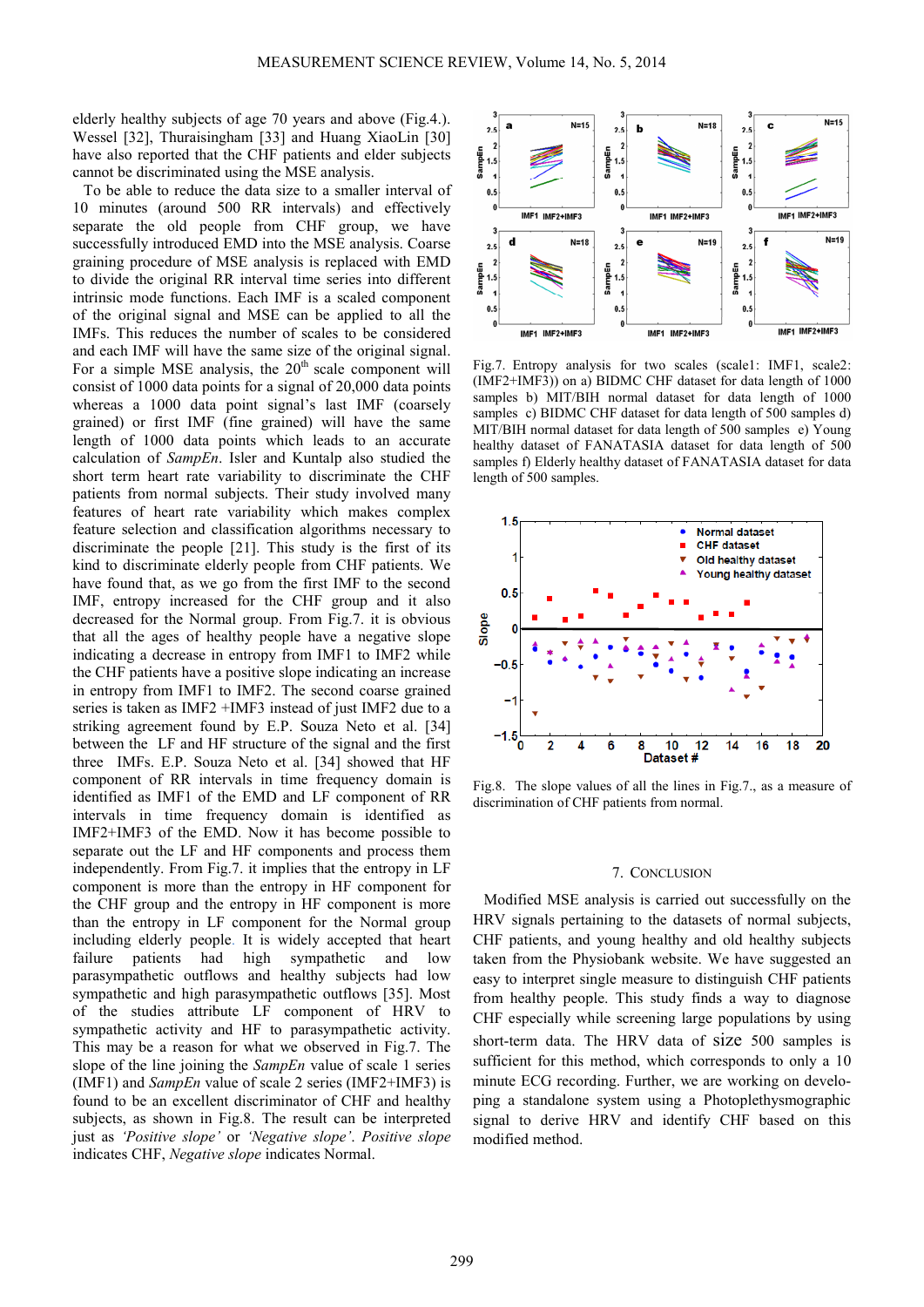# **REFERENCES**

- [1] Lahiri, M.K., Kannankeril, P.J., Goldberger, J.J. (2008). Assessment of autonomic function in cardiovascular disease. *Journal of the American College of Cardiology*, 51, 1725-1733.
- [2] Task Force of the European Society of Cardiology and North American Society of Pacing and Electrophysiology. (1996). Heart rate variability: Standards of measurements, physiological interpretation, and clinical use. *European Heart Journal*, 17, 354-381.
- [3] Gao, J., Hu, J., Tung, W.W., Blasch, E. (2012). Multiscale analysis of biological data by scaledependent Lyapunov exponent. *Frontiers in Physiology*, 2, 1-13.
- [4] Hu, J., Gao, J., Tung, W.W. (2009). Characterizing heart rate variability by scale dependent Lyapunov exponent. *Chaos*, 19, 028506.
- [5] Ivanov, P.Ch., Amaral, L.A.N., Goldberger, A.L., Havlin, S., Rosenblum, M.G., Struzik, Z.R., Stanley H.E. (1999). Multifractality in human heart beat dynamics. *Nature*, 39, 461-465.
- [6] Meyer, M., Stiedl, O. (2003). Self–affine fractal variability of human heart beat interval dynamics in health and disease. *European Journal of Applied Physiology*, 90, 305-316.
- [7] Sassi, R., Signorini, M.G., Cerutti, S. (2009). Multifractality and heart rate variability. *Chaos*, 19, 028507.
- [8] Gao, J., Hu, J., Tung, W.W. (2012). Entropy measures for biological signal analyses. *Nonlinear Dyn*, 68, 431- 434.
- [9] Richman, J.S., Moorman, J.R., (2000). Physiological time series analysis using approximate entropy and sample entropy. *American Journal of Physiology - Heart and Circulatory Physiology*, 278, H2039- H2049.
- [10] Costa, M., Goldberger, A.L., Peng, C.K. (2002.) Multiscale entropy analysis of physiological time series. *Physical Review Letters*, 89 (6), 068102.
- [11] Costa, M., Goldberger, A.L., Peng, C.K. (2005). Multiscale entropy analysis of biological signals. *Physical Review E*, 71, 021906.
- [12] Ponikowski, P., Anker, S.D., Chau, T.P., Szelemei, R., Piepoli, M., Adamopoulos, S., Webb-Peploe, K., Harrington, D., Banasiak, W., Wrabec, K., Coats, A.J. (1997). Depressed heart rate variability as an independent predictor of death in chronic congestive heart failure secondary to ischemic or idiopathic dialeted cardiomyopathy. *American Journal of Cardiology*, 79, 1645-1650.
- [13] Arbolishvili, G.N., Mareev, V.Y., Orlova, Y.A., Belenkov, Y.N. (2006). Heart rate variability in chronic heart failure and its role in prognosis of the disease. *Kardiologiia*, 46 (12), 4-11.
- [14] Ho Y.L., Lin, C., Lin, Y.H., Lo, M.T. (2011.) The prognostic value of non-linear analysis of heart rate variability in patients with congestive heart failure: A pilot study of multiscale entropy. *PLoS ONE*, 6 (4), e18699.
- [15] Kikuya, M., Ohkubo, T., Metoki, H., Asayama, K., Hara, A., Obera, T., Inoue, R., Hoshi, H., Hashimoto, J., Totsune, K., Satoh, H., Imai, Y. (2008). Day-by-day variability of blood pressure and heart rate at home as a novel predictor of prognosis: The Ohasama Study. *Hypertension*, 52 (6), 1045-1050*.*
- [16] Rovere, M.T.L., Pinna, G.D., Maestri, R., Mortara, S., Capomolla, A., Febo, O., Ferrai, R., Franchini, M., Gnemmi, M., Opasich, C., Riccardi, P.G., Travesri, E., Cobelli, E. (2003). Short-term heart rate variability strongly predicts sudden cardiac death in chronic heart failure patients. *Circulation*, 107 (4), 565-570.
- [17] Lucreziotti, S., Gavazzi, A., Scelsi, L., Inserra, C., Klersy, C., Campana, C., Ghio, S., Vanoliand, E., Tavazzi, L. (2000). Five-minute recording of heart rate variability in severe chronic heart failure: Correlates with right ventricular function and prognostic implications*. American Heart Journal*, 139 (6), 1088- 1095.
- [18] Villegas, J.F.R., Espinosa, E.L., Moreno, D.F.R., Echeverry, P.C.C., Rodriguez, W.A. (2011). Heart rate variability dynamics for the prognosis of cardiovascular risk. *PLoS ONE*, 6 (2), e17060.
- [19] Smilde, T.D.J, Veldhuisen, D.J.V., Berg, M.P.V.D. (2009.) Prognostic value of heart rate variability and ventricular arrhythmias during 13-year follow-up in patients with mild to moderate heart failure. *Clinical Research in Cardiology*, 98 (4), 233-239.
- [20] Isler, Y., Kuntalp, M. (2007). Combining classical HRV indices with wavelet entropy measures improves to performance in diagnosing congestive heart failure. *Computers in Biology and Medicine*, 37, 1502-1510.
- [21] Isler, Y., Kuntalp, M. (2010). Heart rate normalization in the analysis of heart rate variability in congestive heart failure. *Proceedings of the Institution of Mechanical Engineers, Part H: Journal of Engineering in Medicine*, 224 (3), 453-463.
- [22] Pecchia, L., Melillo, P., Sansone, M., Bracale, M. (2011). Discrimination power of short-term heart rate variability measures for CHF assessment. *IEEE Transactions on Information Technology in Biomedicine*, 15 (1), 40-46.
- [23] Yu, S.N., Lee, M.Y. (2012). Conditional mutual information based selection for congestive heart failure recognition using heart rate variability. *Computer Methods and Programs in Biomedicine*, 108, 299-309.
- [24] Yu, S.N., Lee, M.Y. (2012). Bispectral analysis and genetic algorithm for congestive heart failure recognition based on heart rate variability. *Computers in Biology and Medicine*, 42, 816-825.
- [25] Hu, J., Gao, J., Tung, W.W., Cao, Y. (2010). Multiscale analysis of heart rate variability: A comparison of different complexity measures. *Annals of Biomedical Engineering*, 38, 854-864.
- [26] Goldberger, A.L., Amaral, L.A.N., Glass, L., Hausdorff, J.M., Ivanov, P.Ch., Mark, R.G., Mietus, J.E., Moody, G.B., Peng, C.K. Stanley, H.E., (2000). PhysioBank, PhysioToolkit, and PhysioNet: Components of a new research resource for complex physiologic signals. *Circulation*, 101 (23), e215-e220.